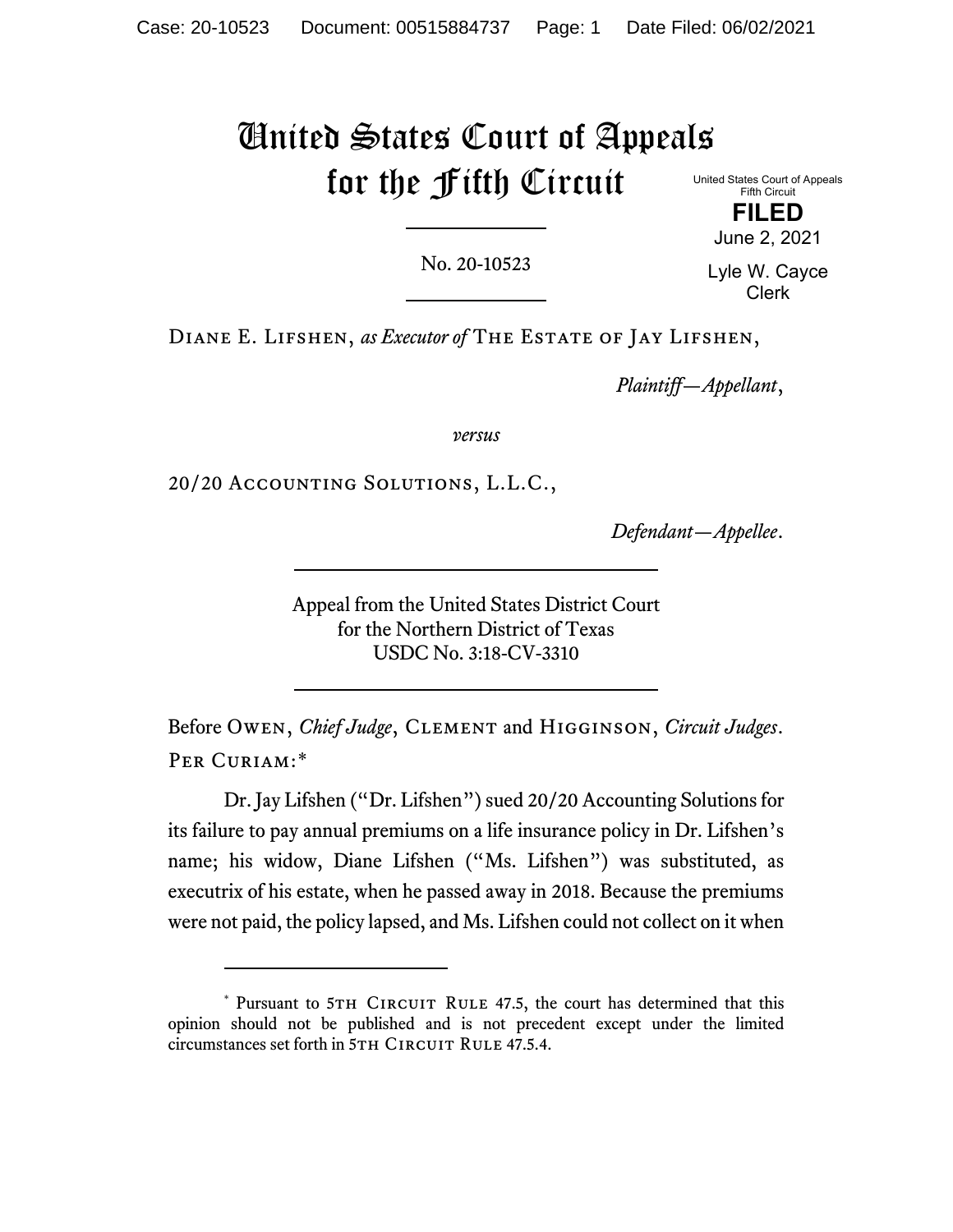Dr. Lifshen died. Ms. Lifshen brought claims for breach of contract and negligence. The district court granted summary judgment for 20/20 on all claims. We AFFIRM with respect to the breach of contract claims, but REVERSE and REMAND with respect to the negligence claim based on a theory of negligent undertaking.

# I. Facts and Proceedings

Dr. Lifshen was a podiatrist with Podiatric Medical Partners of Texas, P.A. ("PMPT"). PMPT contracted with 20/20 Accounting Solutions to perform administrative tasks, including to "[n]egotiate preferred pricing for employee benefits, i.e. . . . Life Insurance" and to pay certain bills on PMPT's behalf.

Dr. Lifshen maintained two life insurance policies, with account numbers ending in 1442 (the "1442 policy") and 1750 (the "1750 policy"). According to an affidavit by Ms. Lifshen, 20/20 handled annual premium payments on these policies. The 1750 policy provided \$1,000,000 in coverage. Dr. Lifshen received a letter dated August 5, 2016, informing him that the annual premium on the 1750 policy was overdue as of August 4. The letter indicated there was a grace period until September 9, 2016, but coverage would terminate if Dr. Lifshen failed to make payment before then. Dr. Lifshen sent the invoice for the 1750 policy to 20/20 on August 23, 2016; 20/20 informed him that the check had cleared on August 3, 2016.

Unfortunately, this was inaccurate. The check that had cleared on August 3 was the premium payment for the 1442 policy. Neither Dr. Lifshen nor 20/20 took any further action with respect to the 1750 policy, so it lapsed on September 9. Dr. Lifshen and 20/20 worked together to try and get the policy reinstated, but, because Dr. Lifshen had been diagnosed with lymphoma in 2012, he was considered non-insurable. The insurance company declined to reinstate the policy.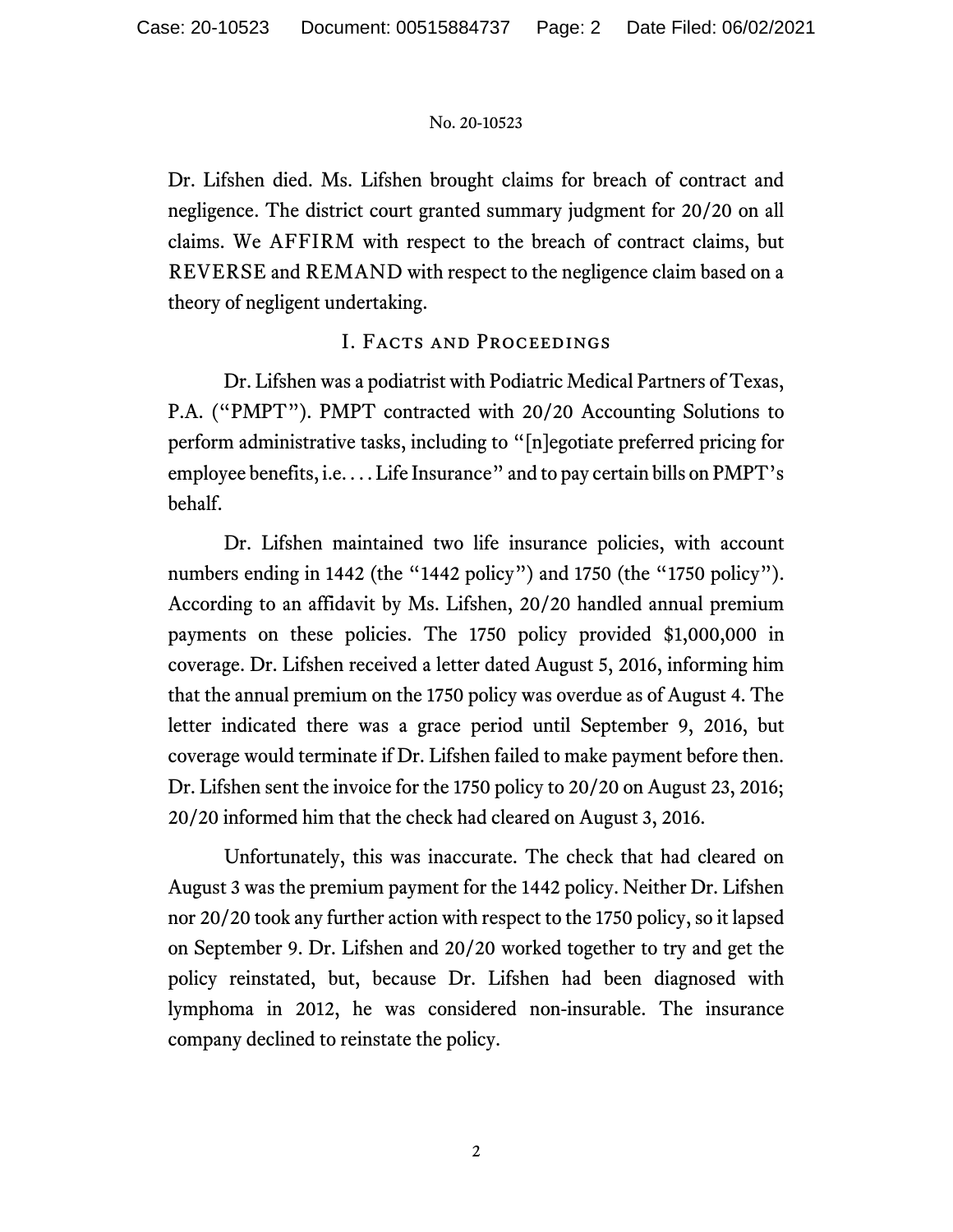Dr. Lifshen sued 20/20 for breach of contract, negligence, and mental anguish, emotional distress, and pain and suffering. Ms. Lifshen was substituted, as executrix of Dr. Lifshen's estate, when he died in September 2018. The parties filed cross motions for summary judgment, and the district court granted judgment for 20/20. The district court held that there could be no breach of contract because Dr. Lifshen was not a party to the contract between PMPT and 20/20. *Lifshen v. 20/20 Acct. Sols., LLC*, 458 F. Supp. 3d 534, 539–40 (N.D. Tex. 2020). The court also held that there could be no implied contract because Dr. Lifshen had, individually, provided no consideration to 20/20 and the statute of frauds requires a contract to answer for the debts of another to be in writing. *Id*. at 540 & n.15 (citing Tex. Bus. & Comm. Code § 26.01).

Next, the district court held that Ms. Lifshen had failed to establish any duty 20/20 owed to Dr. Lifshen, so 20/20 was not liable for negligence. *Id*. at 541–42. The district court also addressed a theory of negligent undertaking, finding that Ms. Lifshen had not shown evidence that Dr. Lifshen had relied upon 20/20's undertaking nor that 20/20's failure had increased the risk of a relevant harm to Dr. Lifshen. The district court also held, as an independent ground for granting summary judgment on Ms. Lifshen's negligence claims, that Dr. Lifshen was more than 50% responsible for the harm because he should have realized the check that cleared the bank on August 3 could not have been payment on an account that was overdue as of August 5. *Id*. at 545. Ms. Lifshen timely appealed.

# II. Standard of Review

This court reviews a grant of summary judgment de novo, applying the same standard as the district court. *See Hyatt v. Thomas*, 843 F.3d 172, 177 (5th Cir. 2016). Summary judgment is appropriate where "there is no genuine dispute as to any material fact and the movant is entitled to judgment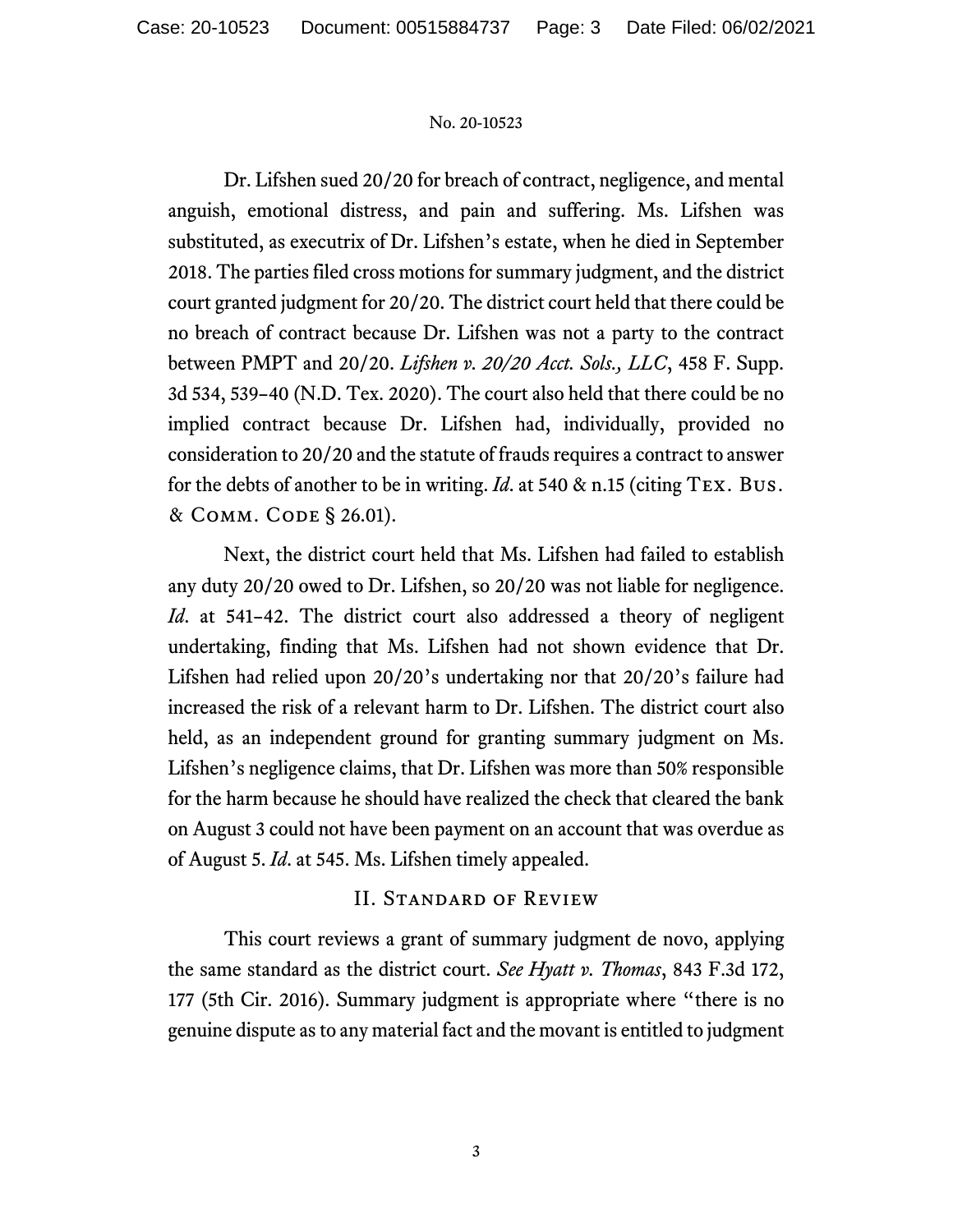as a matter of law." FED. R. CIV. P. 56(a). A disputed fact is material if it "might affect the outcome of the suit under the governing law[.]" *Hyatt*, 843 F.3d at 177 (quoting *Anderson v. Liberty Lobby, Inc.*, 477 U.S. 242, 248 (1986)).

## III. Discussion

Although the district court correctly dismissed Ms. Lifshen's contract claims because there was no contractual relationship between Dr. Lifshen and 20/20, the district court erred in dismissing Ms. Lifshen's negligence claim based on a theory of negligent undertaking. Ms. Lifshen has presented sufficient evidence to create a genuine dispute of material fact precluding summary judgment on a negligent undertaking theory.

## A.

We address Ms. Lifshen's contract claim first. A breach of contract claim in Texas requires a plaintiff to show "(1) the existence of a valid contract; (2) performance or tendered performance by the plaintiff; (3) breach of the contract by the defendant; and (4) damages sustained as a result of the breach." *Davis v. Tex. Farm Bureau Ins.*, 470 S.W.3d 97, 104 (Tex. App.—Houston 2015, no pet.). Here, there is no valid contract between Dr. Lifshen and  $20/20$ .<sup>[1](#page-3-0)</sup>

Although Dr. Lifshen's name appears on the signature page of the contract between PMPT and 20/20, he signed as the "duly authorized representative[ ]" of PMPT in his capacity as then-president of the practice. The practice is a distinct entity and any duty 20/20 had to handle premium payments was owed to PMPT, not to Dr. Lifshen.

<span id="page-3-0"></span><sup>&</sup>lt;sup>1</sup> And as the district court noted—and Ms. Lifshen does not dispute—"the estate has not raised any third-party beneficiary theory that would extend any contractual obligations to parties other than" 20/20 and PMPT. *Lifshen*, 458 F. Supp. 3d at 539.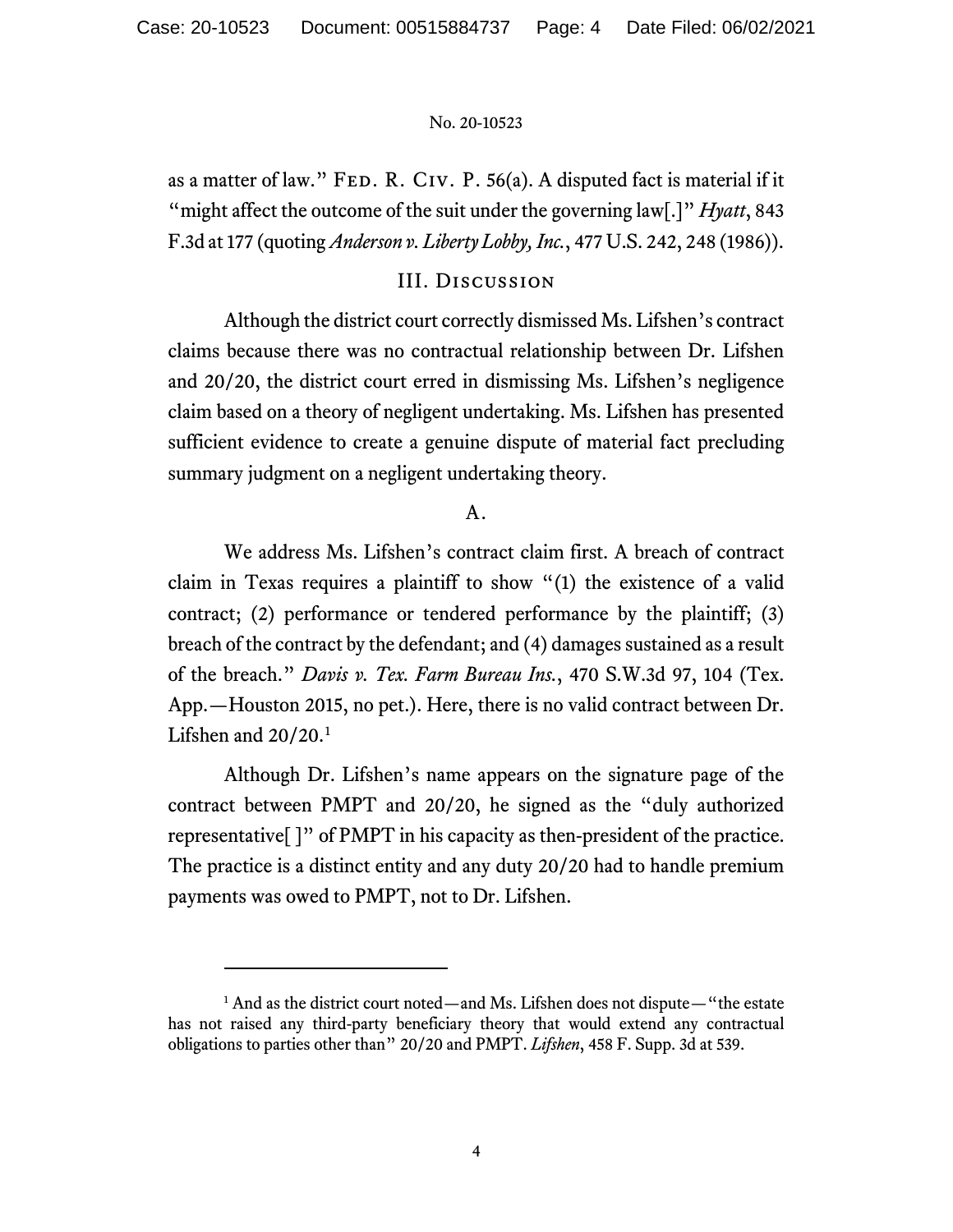Ms. Lifshen argues that there was at least an implied in fact contract, but there are two problems with this theory. First, Dr. Lifshen did not individually offer any consideration to 20/20. "The elements of a contract, express or implied, are identical" in Texas. *Plotkin v. Joekel*, 304 S.W.3d 455, 476 (Tex. App.—Houston 2009, pet. denied) (quoting *Univ. Nat'l Bank v. Ernst & Whinney*, 773 S.W.2d 707, 710 (Tex. App.—San Antonio 1989, no writ)). Without mutuality of obligation, there is no contract. *In re 24R, Inc.*, 324 S.W.3d 564, 567 (Tex. 2010). Darren McNutt, president of 20/20, swore in an affidavit that "Dr. Lifshen did not make any payments to 20/20 or provide any other compensation or consideration to 20/20 at any time." Ms. Lifshen does not point to any counterevidence. Without consideration from Dr. Lifshen, there is no implied in fact contract.

Second, the district court and 20/20 point out that the Texas statute of frauds requires an agreement by one party to pay another's debt to be in writing. *Lifshen*, 458 F. Supp. 3d at 540; *see also* Tex. Bus. & Comm. CODE  $\S$  26.01 ("[A] promise by one person to answer for the debt, default, or miscarriage of another person" is not enforceable "unless the promise or agreement, or a memorandum of it, is . . . in writing."). Ms. Lifshen has produced no such written agreement between Dr. Lifshen and 20/20.

Without evidence of a contract between Dr. Lifshen and 20/20, neither Dr. Lifshen nor his estate can maintain a breach of contract claim against 20/20 as a party to the contract. The district court did not err in dismissing Ms. Lifshen's contract claim.

## B.

The district court did, however, err in dismissing Ms. Lifshen's negligence claim based on a theory of negligent undertaking.

Ms. Lifshen argued that 20/20 was negligent under either a general theory of negligence or a theory of negligent undertaking. To prove a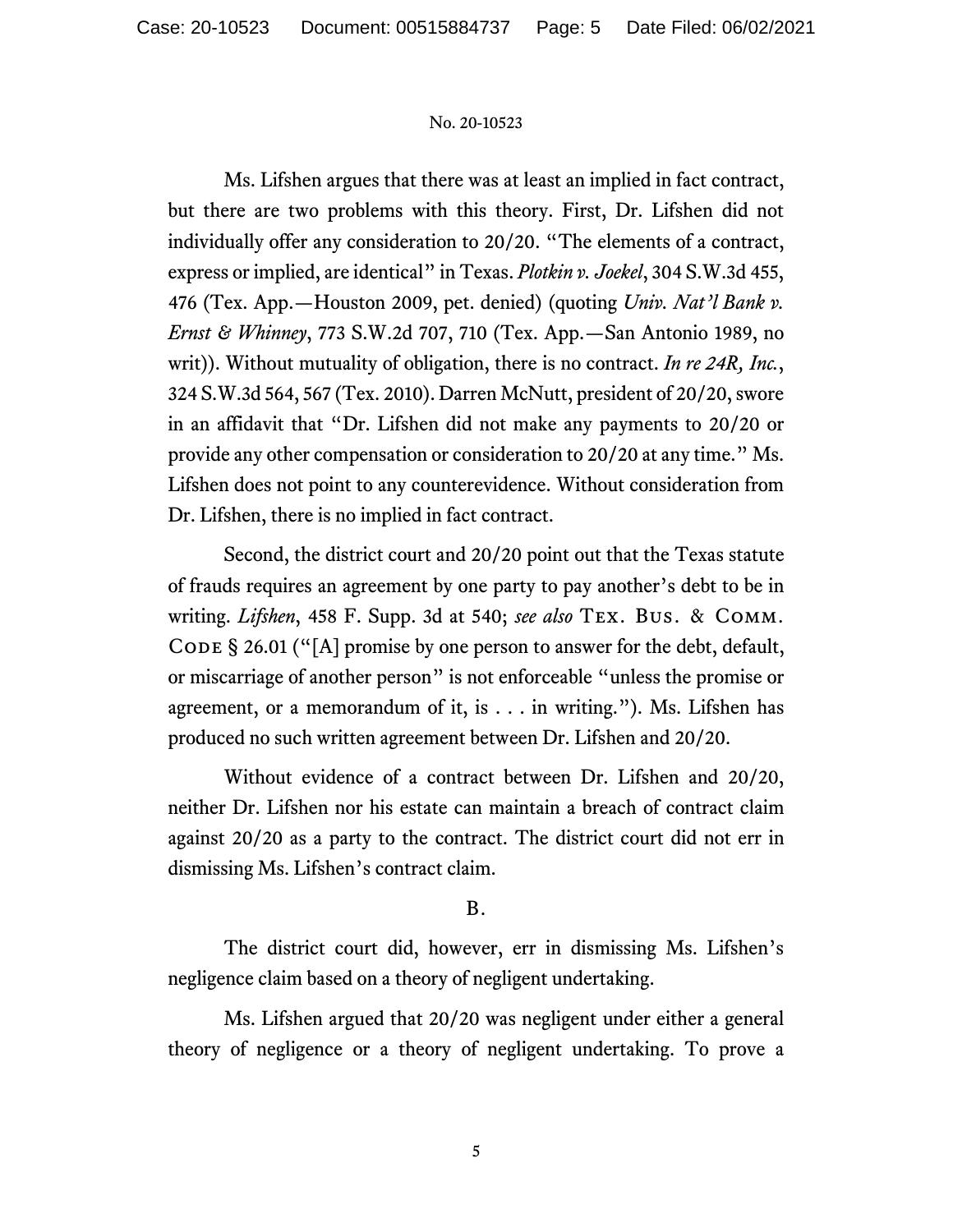negligence claim in Texas, a plaintiff must "produce evidence of a duty, a breach of that duty, proximate cause[,] and damage." *Colvin v. Red Steel Co.*, 682 S.W.2d 243, 245 (Tex. 1984). The challenge here is the duty element. Ms. Lifshen's general negligence theory fails because "Texas law generally imposes no duty to take action to prevent harm to others absent certain special relationships or circumstances." *Torrington Co. v. Stutzman*, 46 S.W.3d 829, 837 (Tex. 2000). Ms. Lifshen asserts that a duty to use ordinary care arose from the contractual relationship between Dr. Lifshen and 20/20, but, as discussed above, no such contractual relationship existed.

However, a duty to exercise due care may arise nonetheless when a defendant voluntarily undertakes to perform a service for another. Under a negligent undertaking theory, 20/20 may be liable if "(1) the defendant undertook to perform services that it knew or should have known were necessary for the plaintiff's protection; (2) the defendant failed to exercise reasonable care in performing those services; and  $[(3)]$  either (a) the plaintiff relied upon the defendant's performance, or (b) the defendant's performance increased the plaintiff's risk of harm." *Nall v. Plunkett*, 404 S.W.3d 552, 555–56 (Tex. 2013) (per curiam).

The district court held that this theory failed under the third prong because there was no evidence that Dr. Lifshen had relied on 20/20, nor that 20/20's inaction had increased Dr. Lifshen's risk of a cognizable harm. *Lifshen*, 458 F. Supp. 3d at 544–45. We disagree.

Reviewing a motion for summary judgment, "[w]e 'view the evidence in the light most favorable to the nonmovant and draw all reasonable inferences in the nonmovant's favor[.]'" *Adams v. Alcolac, Inc.*, 974 F.3d 540, 543 (5th Cir. 2020) (quoting *Star Fin. Servs., Inc. v. Cardtronics USA, Inc.*, 882 F.3d 176, 179 (5th Cir. 2018)). Here, it does not appear the district court properly indulged such reasonable inferences.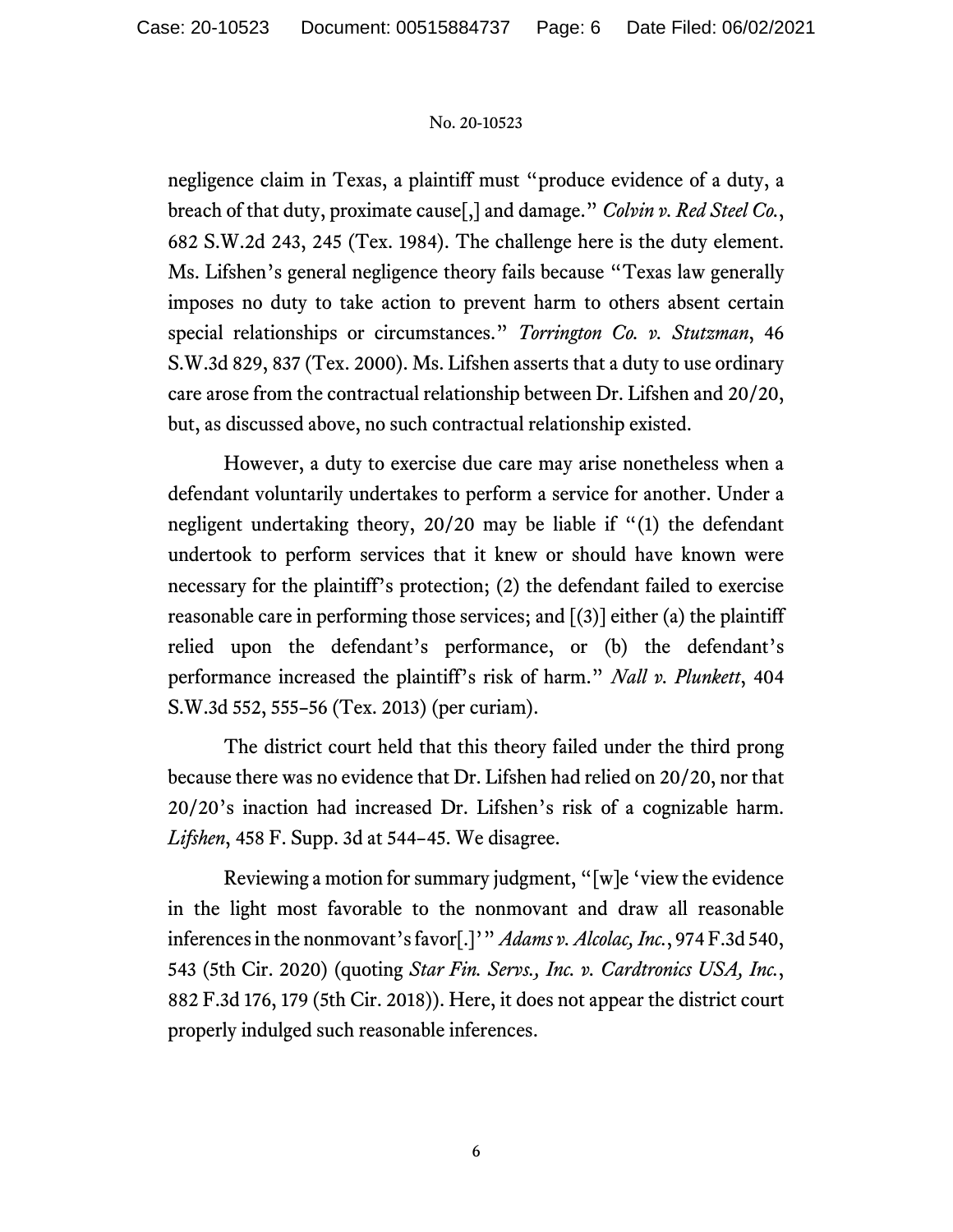Ms. Lifshen has produced emails requesting that 20/20 pay the premiums and a response from 20/20 indicating that it had been taken care of. She also produced follow-on emails from 20/20 to Dr. Lifshen apologizing for the oversight (rather than indicating that 20/20 had no role in paying the premiums) and promising to work with the insurer to correct the issue. The parties do not dispute that Dr. Lifshen's reliance on 20/20 to pay his bills was not *entirely* misplaced, insofar as 20/20 *did* pay the premium on the 1442 policy. We also know from the record that the 1750 policy had been in force since at least 2009, and Ms. Lifshen produced an affidavit indicating that having 20/20 handle the payments was the "usual custom and practice" between Dr. Lifshen and 20/20. Although we have no evidence to firmly indicate how prior year payments were handled, a factfinder could reasonably infer that Ms. Lifshen's assertion is accurate and that Dr. Lifshen had, both in the past and on this occasion, relied on 20/20 to handle premium payments for him.[2](#page-6-0)

C.

Finally, we address the district court's conclusion that Dr. Lifshen was more than 50% at fault for the loss of the policy because he should have

<span id="page-6-0"></span> $2^2$  Because it is sufficient for us to find that there is a genuine dispute of material fact on the question of reliance, we do not address the alternative third prong issue of whether 20/20's alleged negligence "increased the plaintiff's risk of [a cognizable] harm," other than to note the distinction between this case, in which a pre-existing life insurance policy was lost, and the case the district court relied on—*Colonial Savings*—in which there never was an insurance policy in the first place. *See Lifshen*, 458 F. Supp. 3d at 544–45 (relying on *Colonial Savings*); *see also Colonial Savs. Ass'n v. Taylor*, 544 S.W.2d 116 (Tex. 1976). Furthermore, we have not been shown that Texas courts limit negligent undertaking liability only to circumstances when physical injury results. *Cf. Coachmen Indus. v. Willis of Ill., Inc.*, 565 F. Supp. 2d 755, 777 (S.D. Tex. 2008) (noting that 'Texas courts of appeals have yet to agree whether the Texas Supreme Court has expressly adopted § 323 of the Restatement, or whether it has established a broader common law of voluntary undertaking'). The district court is free to revisit this question, at its discretion, on remand.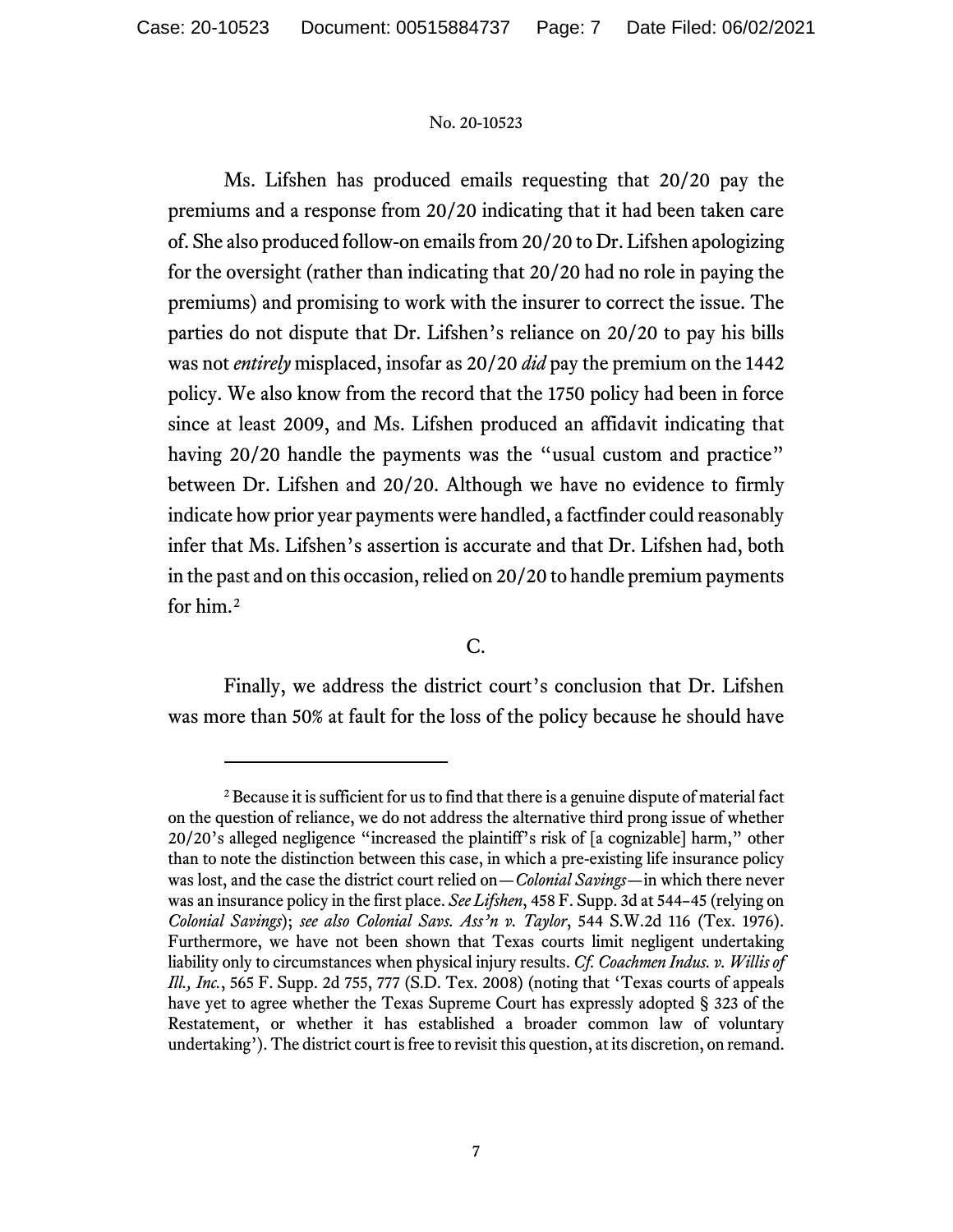known that a check that cleared the bank on August 3 would not likely have been related to a bill that was dated August 5. Texas's proportionate responsibility statute bars recovery to a tort claimant "if his percentage of responsibility is greater than 50 percent." TEX. CIV. PRAC. & REM. §§ 33.001–33.002.

However, as noted above, it is unclear to what extent Dr. Lifshen had a longstanding history of relying on 20/20 to ensure that his life insurance premiums were timely paid. It is also unclear how the district court determined that Dr. Lifshen's oversight was greater than 20/20's, particularly in light of Ms. Lifshen's affidavit indicating that the usual course of business between Dr. Lifshen and 20/20 was for 20/20 to handle such bills in accordance with industry norms.[3](#page-7-0) Proportionate responsibility requires further factual development on remand.

We note one wrinkle: the district court determined that Dr. Lifshen was more than 50% responsible "as fact finder in this proceeding." *Lifshen*, 458 F. Supp. 3d at 545. This case was scheduled to be tried as a bench trial, and "this circuit has arguably articulated an even more lenient standard [than de novo] for summary judgment in certain nonjury cases." *Philips Oil Co. v. OKC Corp.*, 812 F.2d 265, 273 n.15 (5th Cir. 1987). A judge, "as trier of fact," may be "in a position to . . . draw his inferences without resort to the expense of a trial," so long as there are no issues of witness credibility or disputed "evidentiary facts" that would preclude the judge from drawing factual inferences. *Nunez v. Superior Oil Co.*, 572 F.2d 1119, 1124 (5th Cir. 1978).

<span id="page-7-0"></span><sup>&</sup>lt;sup>3</sup> For example, that the August 3 check and the August 5 letter were separated by only two days *could* make Dr. Lifshen's apparent assumption that the insurance company's system had not yet updated to reflect the payment reasonable.